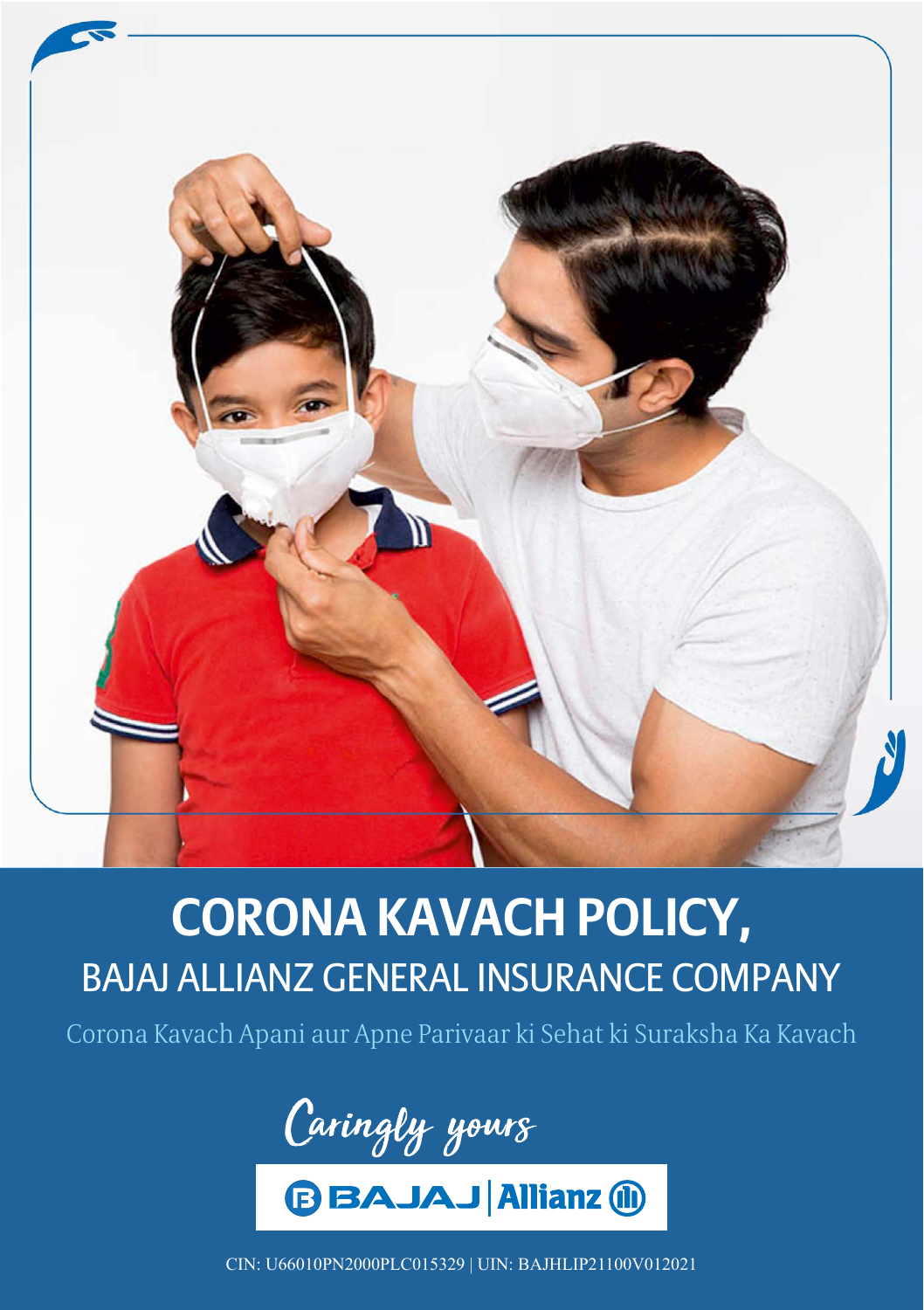# **Introduction**

 In the wake of the global pandemic outbreak of COVID-19, which is one of the greatest challenges that humanity has faced, Bajaj Allianz General Insurance Company introduces an affordable health insurance policy, Corona Kavach, to take care of your expenses at the time of hospitalization for COVID-19 treatment. Now you don't ever have to worry about not having enough money for treatment in case things go wrong.

# What is the Sum Insured options available under the policy?

 50,000 / 1 Lac / 1.5 Lac / 2 Lac / 2.5 Lac / 3 Lac / 3.5 Lac / 4 Lac / 4.5 Lac / 5 Lac

# ■ What is the entry age?

- Proposer /legally wedded Spouse /Parents/ Parents In law: 18 yrs to 65 years
- Dependent Children: Day 1-25 yrs

# **MARK What is the Policy Period?**

 3 ½ Month / 6 ½ Month / 9 ½ Month

# Is this a floater policy / individual policy?

Policy provides Individual as well as Floater sum insured options.

# Who can be covered under Corona Kavach Policy, Bajaj Allianz General Insurance Company?

Self, legally wedded Spouse, Dependent Children, Parents, Parents In laws can be covered Under Corona Kavach Policy

## **Base Cover**

### **1. Covid Hospitalization Cover**

 The Company shall indemnify medical expenses incurred for Hospitalization of the Insured Person during the Policy period for the treatment of Covid on Positive diagnosis of Covid in a government authorized diagnostic centre including the expenses incurred on treatment of any comorbidity along with the treatment for Covid up to the Sum Insured specified in the policy schedule, for,

- I. Room Rent, Boarding, Nursing Expenses as provided by the Hospital/ Nursing Home.
- II. Intensive Care Unit (ICU) I Intensive Cardiac Care Unit (ICCU) expenses.
- III. Surgeon, Anaesthetist, Medical Practitioner, Consultants, Specialist Fees whether paid directly to the treating doctor I surgeon or to the hospital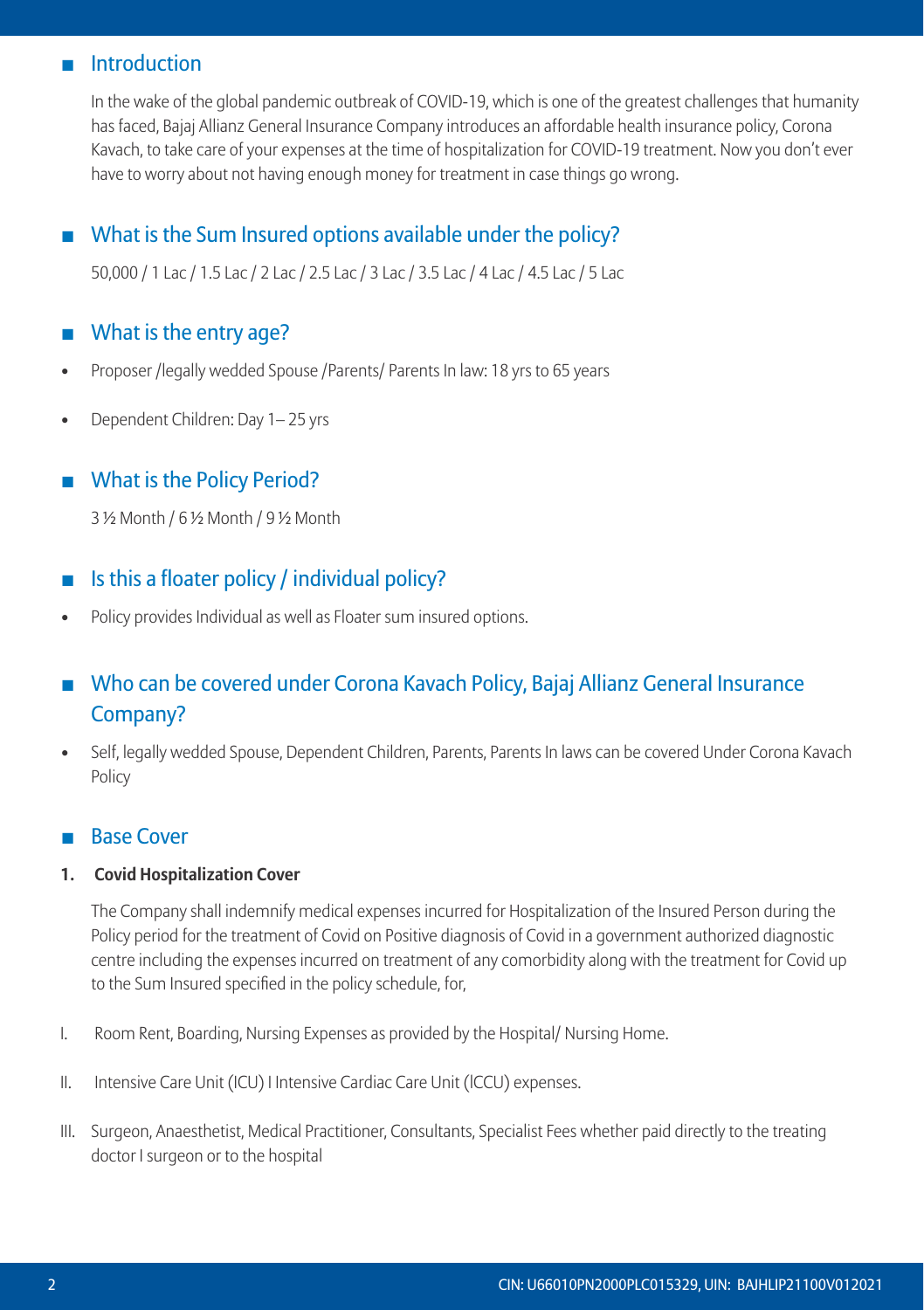- IV. Anaesthesia, blood, oxygen, operation theatre charges, surgical appliances, ventilator charges, medicines and drugs, costs towards diagnostics, diagnostic imaging modalities, PPE Kit, gloves, mask and such similar other expenses
- V. Road Ambulance subject to a maximum of Rs.2000/- per hospitalization for the Ambulance services offered by a Hospital or by an Ambulance service provider, provided that the Ambulance is availed only in relation to Covid Hospitalization for which the Company has accepted a claim under section This also includes the cost of the transportation of the Insured Person from a Hospital to the another Hospital as prescribed by a Medical Practitioner.

#### **Note:**

I. Expenses of Hospitalization for a minimum period of 24 consecutive hours only shall be admissible.

### **2. Home Care Treatment Expenses:**

 Home Care Treatment means Treatment availed by the Insured Person at home for Covid on positive diagnosis of Covid in a Government authorized diagnostic Centre, which in normal course would require care and treatment at a hospital but is actually taken at home maximum up to 14 days per incident provided that:

- a. The Medical practitioner advices the Insured person to undergo treatment at home.
- b. There is a continuous active line of treatment with monitoring of the health status by a medical practitioner for each day through the duration of the home care treatment.
- c. Daily monitoring chart including records of treatment administered duly signed by the treating doctor is maintained.
- d. Insured shall be permitted to avail the services as prescribed by the medical practitioner. Cashless or reimbursement facility shall be offered under homecare expenses subject to claim settlement policy disclosed in the website.
- e. In case the insured intends to avail the services of non-network provider claim shall be subject to reimbursement, a prior approval from the Insurer needs to be taken before availing such services.

 ln this benefit, the following shall be covered if prescribed by the treating medical practitioner and is related to treatment of Covid,

- a. Diagnostic tests undergone at home or at diagnostics centre
- b. Medicines prescribed in writing
- c. Consultation charges of the medical practitioner
- d. Nursing charges related to medical staff
- e. Medical procedures limited to parenteral administration of medicines
- f. Cost of Pulse oximeter, Oxygen cylinder and Nebulizer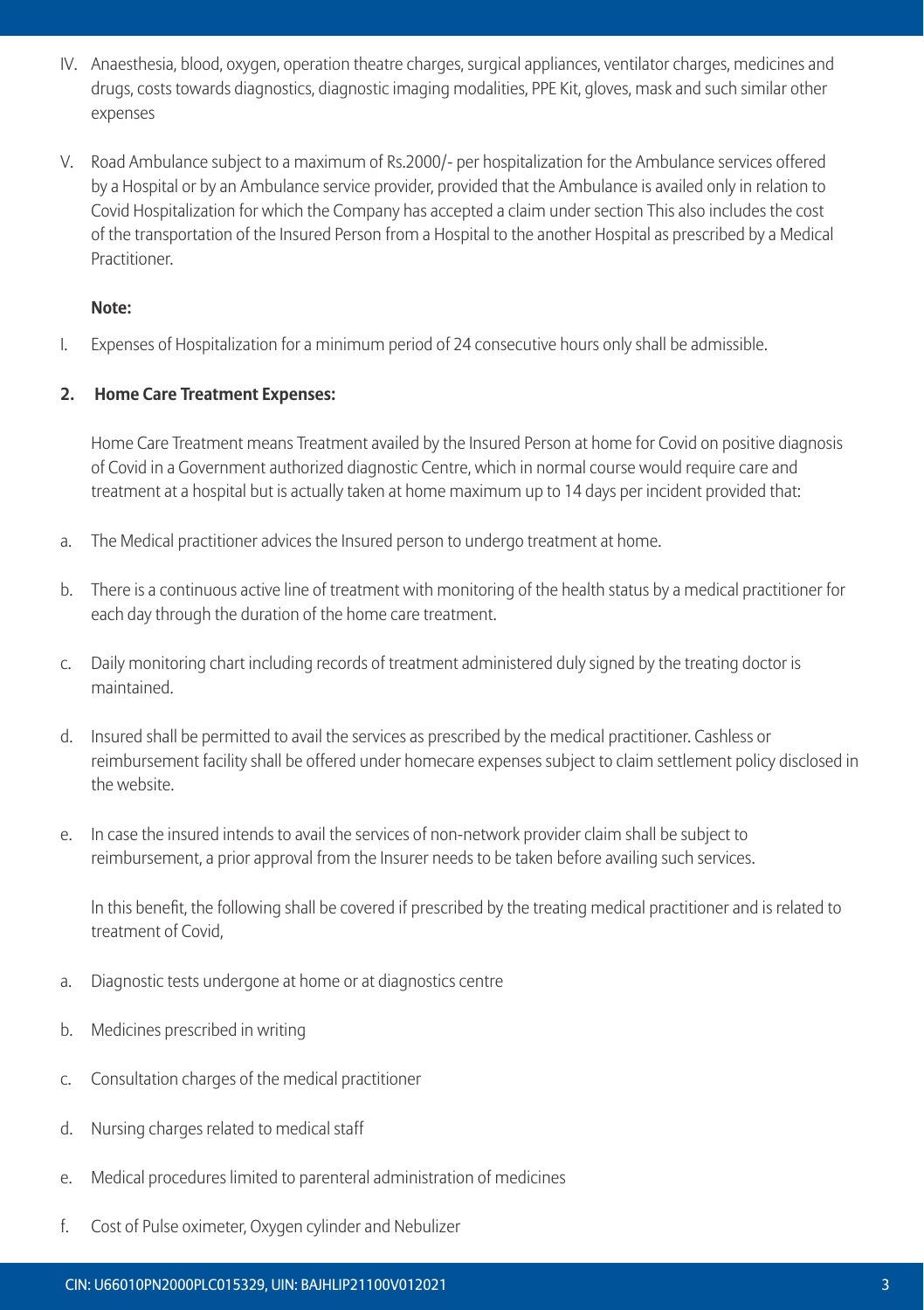#### **3. AYUSH Treatment**

 The Company shall indemnify medical expenses incurred for inpatient care treatment for Covid on Positive diagnosis of COVID test in a government authorized diagnostic centre including the expenses incurred on treatment of any comorbidity along with the treatment for Covid under Ayurveda, Yoga and Naturopathy, Unani, Siddha and Homeopathy systems of medicines during the Policy Period up to the limit of sum insured as specified in the policy schedule in any AYUSH Hospital.

 Covered expenses shall be as specified under Covid Hospitalization Expenses, Point 1.

#### **4. Pre Hospitalization**

 The company shall indemnify pre-hospitalization/home care treatment medical expenses incurred, related to an admissible hospitalization/home care treatment, for a fixed period of 15 days prior to the date of admissible hospitalization/home care treatment covered under the policy.

#### **5. Post Hospitalization**

 The company shall indemnify post hospitalization//home care treatment medical expenses incurred, related to an admissible home care treatment, for a fixed period of 30 days from the date of discharge from the hospital, following an admissible hospitalization covered under the policy.

 The expenses that are not covered in this policy are placed under List-I of Annexure-A. The list of expenses that are to be subsumed into room charges, or procedure charges or costs of treatment are placed under List-II, List-Ill and List-IV of Annexure-A respectively.

## **Department** Cover

 The cover listed below is Optional Policy benefit and shall be available to Insured Persons in accordance with the terms set out in the Policy, if the listed cover is opted

### **1. Hospital Daily Cash**

 The Company shall pay the Insured Person 0.5% of sum insured per day for each 24 hours of continuous hospitalization for which the Company has accepted a claim under Point 1 Hospitalization Cover.

 The benefit shall be payable maximum up to 15 days during a policy period in respect of every insured person.

 The total amount payable in respect of Base Covers 1 to 5 and Optional Cover 1, shall not exceed 100% of the Sum Insured during a policy period.

## What are the Sub-limits under the Sum Insured?

- Hospital Daily Cash: 0.5% of Sum Insured Per day subject to maximum of 15 days in a policy period for every insured member
- Home care treatment: Maximum upto 14 days per incident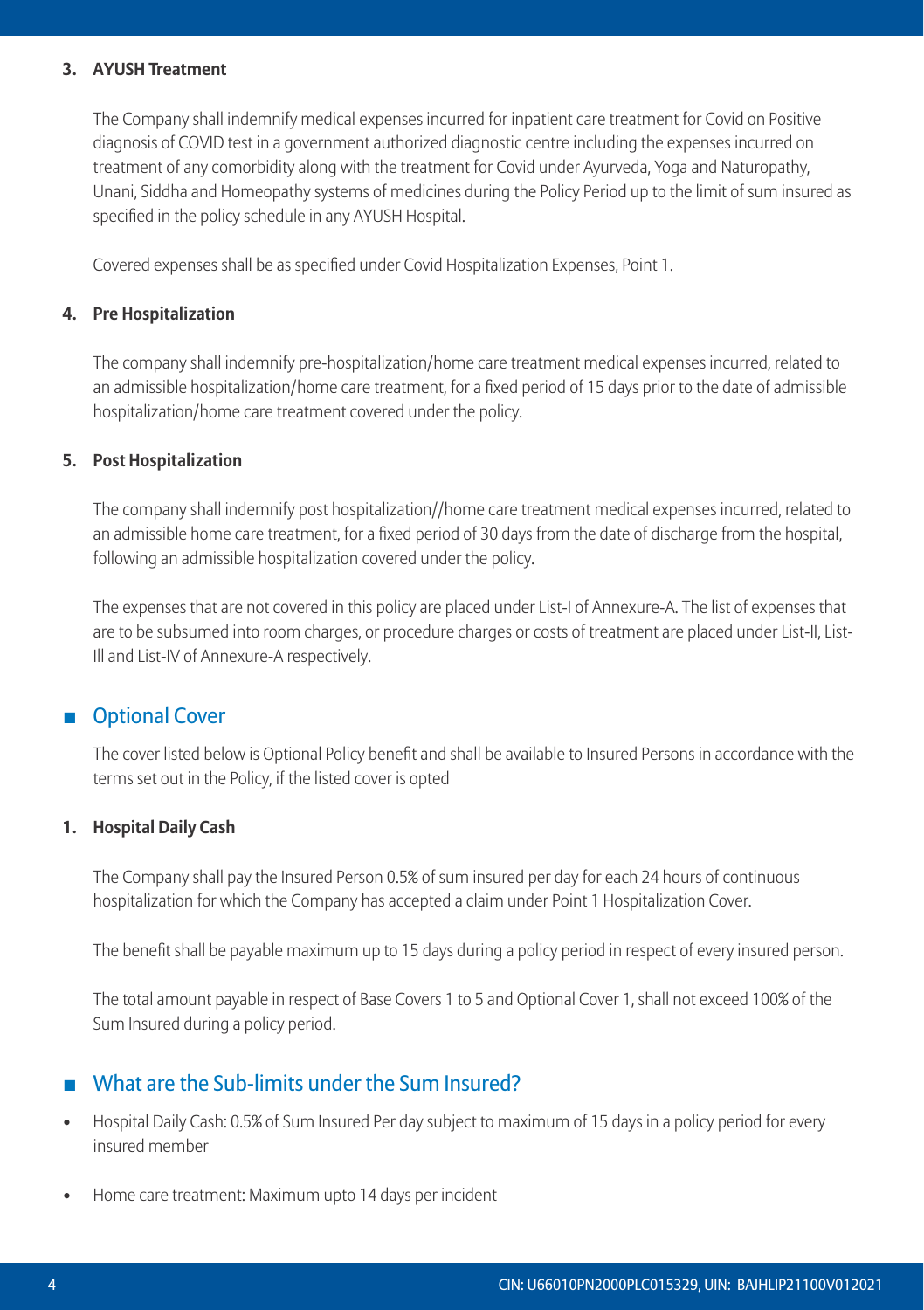## **Cancellation**

 The Company may cancel the Policy at any time on grounds of mis-representation, non-disclosure of material facts, fraud by the Insured Person, by giving 7 days' written notice. There would be no refund of premium on cancellation on grounds of mis-representation, non-disclosure of material facts or fraud.

# What are the Waiting Period & exclusions under the policy?

 The Company shall not be liable to make any payment under the policy in connection with or in respect of expenses related to the treatment of Covid within 15 days from the policy commencement date.

## **Exclusions**

 The Company shall not be liable to make any payment under the policy, in respect of any expenses incurred in connection with or in respect of:

i. Investigation & Evaluation (Code- Excl 04)

 Expenses related to any admission primarily for diagnostics and evaluation purposes. Any diagnostic expenses which are not related or not incidental to the current diagnosis and treatment

ii. Rest Cure, rehabilitation and respite care (Code- Exc 05)

 Expenses related to any admission primarily for enforced bed rest and not for receiving treatment. This also includes:

- I. Custodial care either at home or in a nursing facility for personal care such as help with activities of daily living such as bathing, dressing, moving around either by skilled nurses or assistant or non-skilled persons.
- II. Any services for people who are terminally ill to address physical, social, emotional and spiritual needs.
- iii. Dietary supplements and substances that can be purchased without prescription, including but not limited to Vitamins, minerals and organic substances u n less prescribed by a medical practitioner as part of hospitalization claim or Home care treatment.
- iv. Unproven Treatments:

 Expenses related to any unproven treatment, services and supplies for or in connection with any treatment. Unproven treatments are treatments, procedures or supplies that lack significant medical documentation to support their effectiveness. However, treatment authorized by the government for the treatment of COVID shall be covered.

- v. Any claim in relation to Covid where it has been diagnosed prior to Policy Start Date.
- vi. Any expenses incurred on Day Care treatment and OPD treatment
- vii. Diagnosis /Treatment outside the geographical limits of India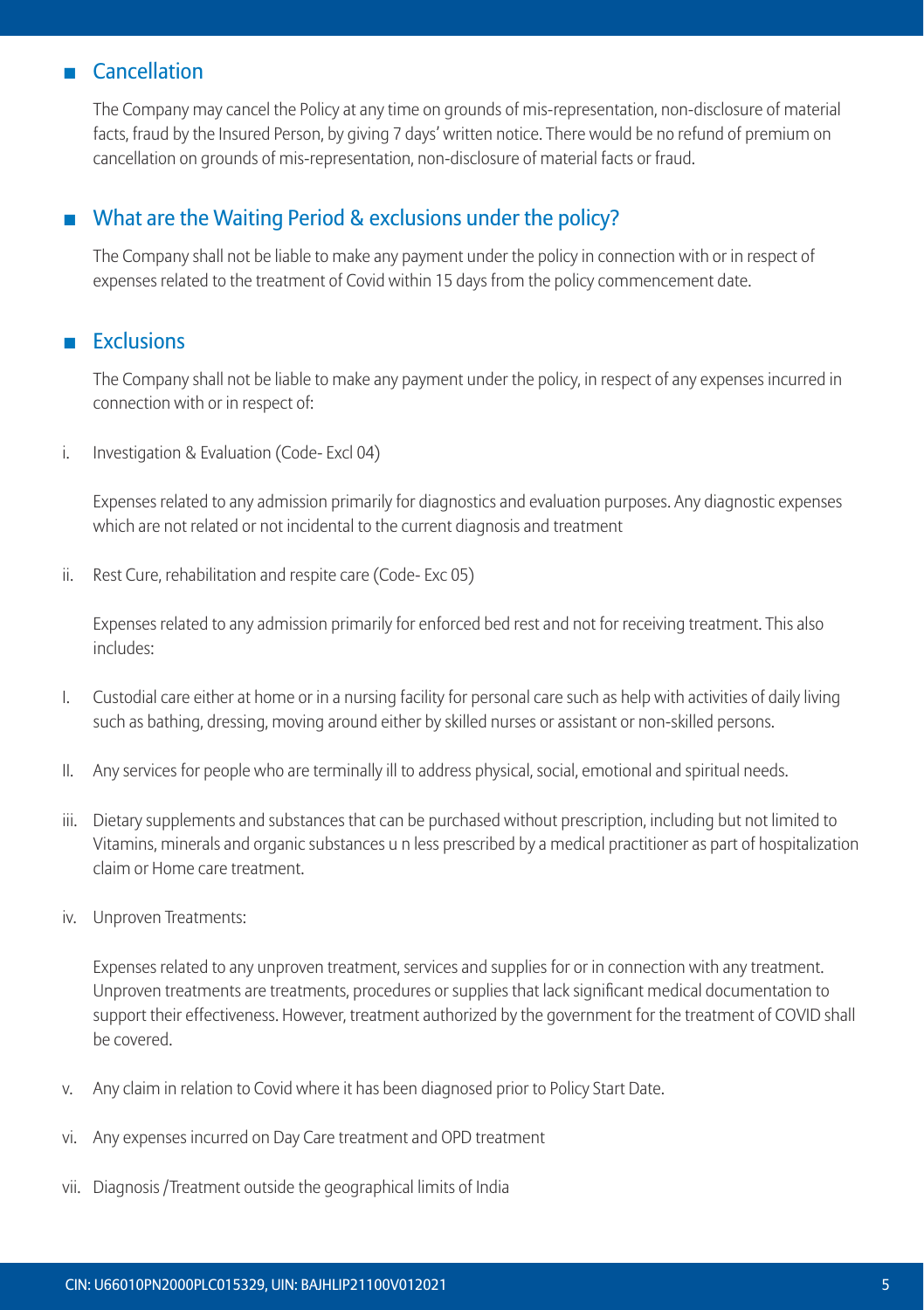- viii. Testing done at a Diagnostic centre which is not authorized by the Government shall not be recognized under this Policy
- ix. All covers under this Policy shall cease if the Insured Person travels to any country placed under travel restriction by the Government of India.

## **Premiums**

## **1. Premiums for Individual Sum Insured Policies**

## **A. Tenure 9.5 Months**

### **A.1 Base Cover**

| Sum Insured   AgeBand          |              |       |       |       |       | 50,000   100,000   150,000   200,000   250,000   300,000   350,000 |       |       | 400.000 | 450.000 500.000 |       |
|--------------------------------|--------------|-------|-------|-------|-------|--------------------------------------------------------------------|-------|-------|---------|-----------------|-------|
|                                | $0-35$ years | 745   | 885   | 925   | 975   | 1.025                                                              | .080  | 1.135 | 1.195   | 1.255           | 1,320 |
| <b>Standard</b>                | 36-45years   | 1.495 | 1.850 | 1.945 | 2.045 | 2,155                                                              | 2.265 | 2,385 | 2.505   | 2,635           | 2,770 |
| Indemnity<br><b>Base Cover</b> | 46-55years   | 2.245 | 3.175 | 3.340 | 3.515 | 3.695                                                              | 3.890 | 4,090 | 4.305   | 4.525           | 4,760 |
|                                | 56andabove   | 2.490 | 3.755 | 3.950 | 4.155 | 4.370                                                              | 4.600 | 4,835 | 5,090   | 5,350           | 5,630 |

Note: The premiums are in INR and excluding all taxes

## **A.2 Optional Cover: Hospital Daily Cash**

| SumInsured AgeBand        |             |    |     |     |     | 50.000   100.000   150.000   200.000   250.000   300.000   350.000 |     |     | 400.000 | 450.000 | 500,000 |
|---------------------------|-------------|----|-----|-----|-----|--------------------------------------------------------------------|-----|-----|---------|---------|---------|
|                           | 0-35 vears  |    | 35  | 55  | 75  | 95                                                                 | 110 | 130 | 150     | 165     | 185     |
| <b>Standard</b><br>Add On | 36-45 vears | 10 | 75  | 110 | 150 | 185                                                                | 225 | 260 | 295     | 335     | 370     |
| (Hospital<br>Cash)        | 46-55years  | 15 | 110 | 165 | 225 | 280                                                                | 335 | 390 | 445     | 500     | 555     |
|                           | 56andabove  | 15 | 125 | 185 | 245 | 310                                                                | 370 | 430 | 495     | 555     | 620     |

Note: The premiums are in INR and excluding all taxes

## **B. Tenure 6.5 Months**

## **B.1 Base Cover**

| SumInsured AgeBand             |             | 50.000 | 100,000 | 150,000 | 200,000 | 250,000 | 300,000 | 350,000 | 400,000 | 450,000 | 500,000 |
|--------------------------------|-------------|--------|---------|---------|---------|---------|---------|---------|---------|---------|---------|
|                                | 0-35years   | 596    | 708     | 740     | 780     | 820     | 864     | 908     | 956     | .004    | 1,056   |
| <b>Standard</b>                | 36-45 vears | 1.196  | 1.480   | 1.556   | 1.636   | 1.724   | 1.812   | ,908    | 2.004   | 2,108   | 2,216   |
| Indemnity<br><b>Base Cover</b> | 46-55years  | 1.796  | 2.540   | 2.672   | 2.812   | 2.956   | 3,112   | 3,272   | 3.444   | 3,620   | 3,808   |
|                                | 56andabove  | .992   | 3.004   | 3.160   | 3.324   | 3.496   | 3.680   | 3,868   | 4,072   | 4,280   | 4,504   |

Note: The premiums are in INR and excluding all taxes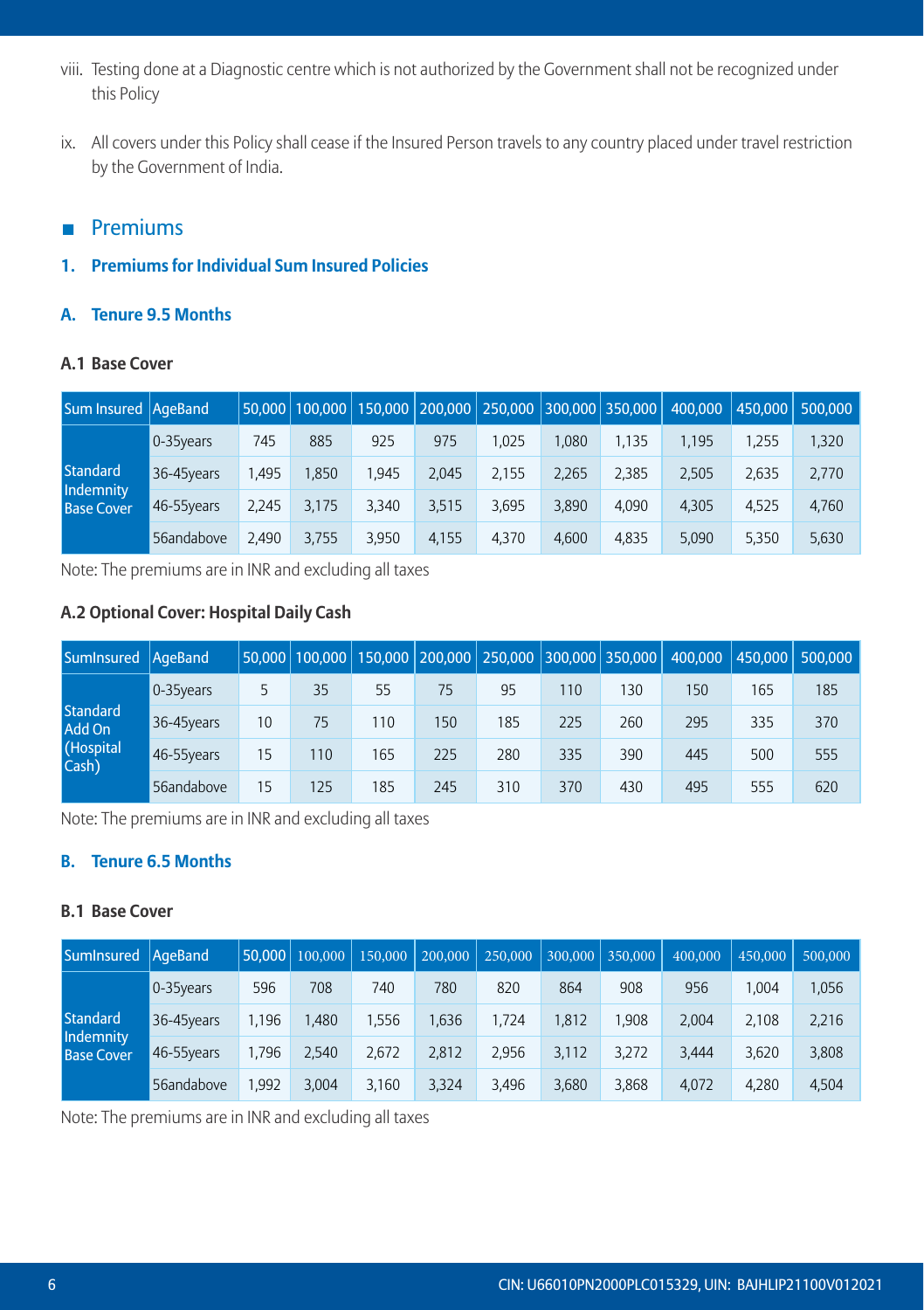## **B.2 Optional Cover: Hospital Daily Cash**

| SumInsured AgeBand        |             |    |     |     |     | 50.000   100.000   150.000   200.000   250.000   300.000   350.000 |     |     | 400.000 | 450.000 | 500,000 |
|---------------------------|-------------|----|-----|-----|-----|--------------------------------------------------------------------|-----|-----|---------|---------|---------|
|                           | 0-35 vears  | 4  | 28  | 44  | 60  | 76                                                                 | 88  | 104 | 120     | 132     | 148     |
| <b>Standard</b><br>Add On | 36-45years  | 8  | 60  | 88  | 120 | 148                                                                | 180 | 208 | 236     | 268     | 296     |
| (Hospital<br>Cash)        | 46-55 years | 12 | 88  | 132 | 180 | 224                                                                | 268 | 312 | 356     | 400     | 444     |
|                           | 56andabove  | 12 | 100 | 148 | 196 | 248                                                                | 296 | 344 | 396     | 444     | 496     |

Note: The premiums are in INR and excluding all taxes

## **C. Tenure 3.5 Months**

## **C.1 Base Cover**

| SumInsured   AgeBand           |              |       | 50.000 100,000 | 150,000 | 200,000 | 250,000 | 300,000 | 350,000 | 400,000 | 450,000 | 500,000 |
|--------------------------------|--------------|-------|----------------|---------|---------|---------|---------|---------|---------|---------|---------|
|                                | $0-35$ years | 447   | 531            | 555     | 585     | 615     | 648     | 681     | 717     | 753     | 792     |
| <b>Standard</b>                | 36-45years   | 897   | 1.110          | 1.167   | 1.227   | 1.293   | 1.359   | 1.431   | 1.503   | ,581    | .662    |
| Indemnity<br><b>Base Cover</b> | 46-55 years  | 1.347 | 1.905          | 2.004   | 2.109   | 2.217   | 2.334   | 2.454   | 2.583   | 2.715   | 2,856   |
|                                | 56andabove   | 1.494 | 2.253          | 2,370   | 2.493   | 2.622   | 2.760   | 2,901   | 3,054   | 3,210   | 3,378   |

Note: The premiums are in INR and excluding all taxes

## **C.2 Optional Cover: Hospital Daily Cash**

| SumInsured   AgeBand      |             |   |    |     |     | 50.000   100.000   150.000   200.000   250.000   300.000   350.000 |     |     | 400.000 | $\vert$ 450,000 $\vert$ | 500,000 |
|---------------------------|-------------|---|----|-----|-----|--------------------------------------------------------------------|-----|-----|---------|-------------------------|---------|
|                           | 0-35years   |   | 21 | 33  | 45  | 57                                                                 | 66  | 78  | 90      | 99                      | 111     |
| <b>Standard</b><br>Add On | 36-45years  | 6 | 45 | 66  | 90  | 111                                                                | 135 | 156 | 177     | 201                     | 222     |
| (Hospital<br>Cash)        | 46-55 years | 9 | 66 | 99  | 135 | 168                                                                | 201 | 234 | 267     | 300                     | 333     |
|                           | 56andabove  | 9 | 75 | 111 | 147 | 186                                                                | 222 | 258 | 297     | 333                     | 372     |

Note: The premiums are in INR and excluding all taxes

## **2. Premiums for Floater Sum Insured Policies**

 A discount of 5% will be applicable on the individual premium when 2 or more members will be covered under Floater Sum Insured option

## **3. Discounts**

• Health Care Workers Discount: 5% discount will be provided for health care workers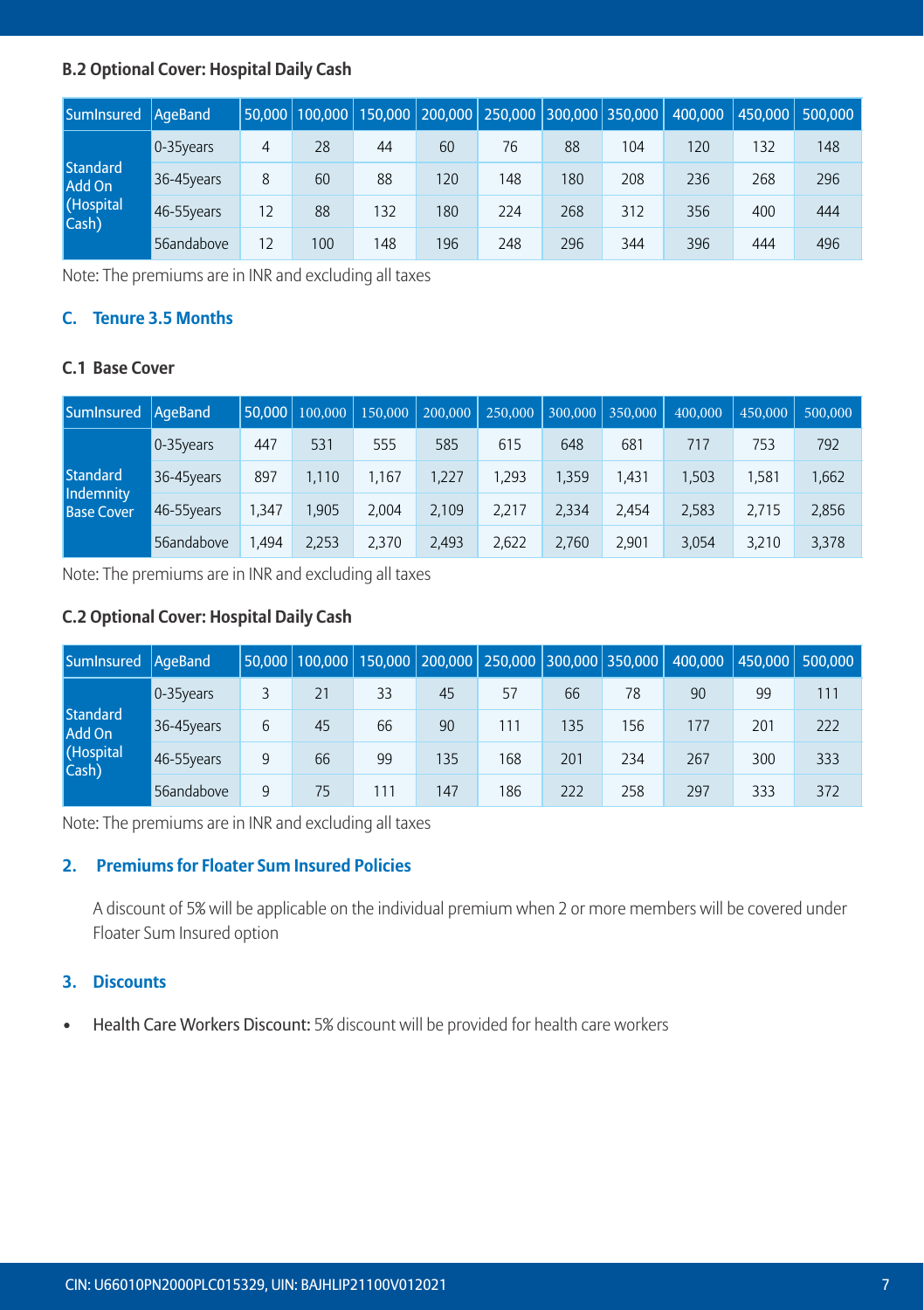# **List of Claim documents**

 The claim is to be supplied with the following documents and submitted within the prescribed time limit.

| <b>Benefits</b>          | <b>Claims Documents Required</b>                                                                                                           |
|--------------------------|--------------------------------------------------------------------------------------------------------------------------------------------|
|                          | Duly filled and signed Claim Form<br>$1_{-}$                                                                                               |
|                          | 2. Copy of Insured Person's passport, if available (All pages)                                                                             |
|                          | 3. Photo Identity proof of the patient (if insured person does not own a passport)                                                         |
|                          | 4. Medical practitioner's prescription advising admission                                                                                  |
|                          | 5. Original bills with itemized break-up                                                                                                   |
|                          | 6. Payment receipts                                                                                                                        |
| 1. Covid                 | 7. Discharge summary including complete medical history of the patient along with<br>other details.                                        |
| Hospitalization<br>Cover | 8. Investigation reports including Insured Person's test reports from Authorized<br>diagnostic centre for COVID                            |
|                          | 9. OT notes or Surgeon's certificate giving details of the operation performed, wherever<br>applicable                                     |
|                          | 10. Sticker/Invoice of the Implants, wherever applicable.                                                                                  |
|                          | 11. NEFT Details (to enable direct credit of claim amount into bank account) and<br>cancelled cheque.                                      |
|                          | 12. KYC (Identity proof with Address) of the proposer, where claim liability is above Rs 1<br>Lakh as per AML Guidelines                   |
|                          | 13. Legal heir/succession certificate, wherever applicable                                                                                 |
|                          | 14. Any other relevant document required by Company/TPA for assessment of the claim.                                                       |
|                          | 1. Duly filled and signed Claim Form                                                                                                       |
|                          | 2. Copy of Insured Person's passport, if available (All pages)                                                                             |
|                          | 3. Photo Identity proof of the patient (if insured person does not own a passport)                                                         |
| 2. Home Care             | 4. Medical practitioners' prescription advising hospitalization                                                                            |
| treatment<br>expenses    | 5. A certificate from medical practitioner advising treatment at home or consent from<br>the insured person on availing home care benefit. |
|                          | 6. Discharge Certificate from medical practitioner specifying date of start and<br>completion of home care treatment.                      |
|                          | 7. Daily monitoring chart including records of treatment administered duly signed by the<br>treating doctor is maintained.                 |

#### **Note:**

- 1. The company shall only accept bills/invoices/medical treatment related documents only in the Insured Person's name for whom the claim is submitted
- 2. In the event of a claim lodged under the Policy and the original documents having been submitted to any other insurer, the Company shall accept the copy of the documents and claim settlement advice, duly certified by the other insurer subject to satisfaction of the Company
- 3. Any delay in notification or submission may be condoned on merit where delay is proved to be for reasons beyond the control of the Insured Person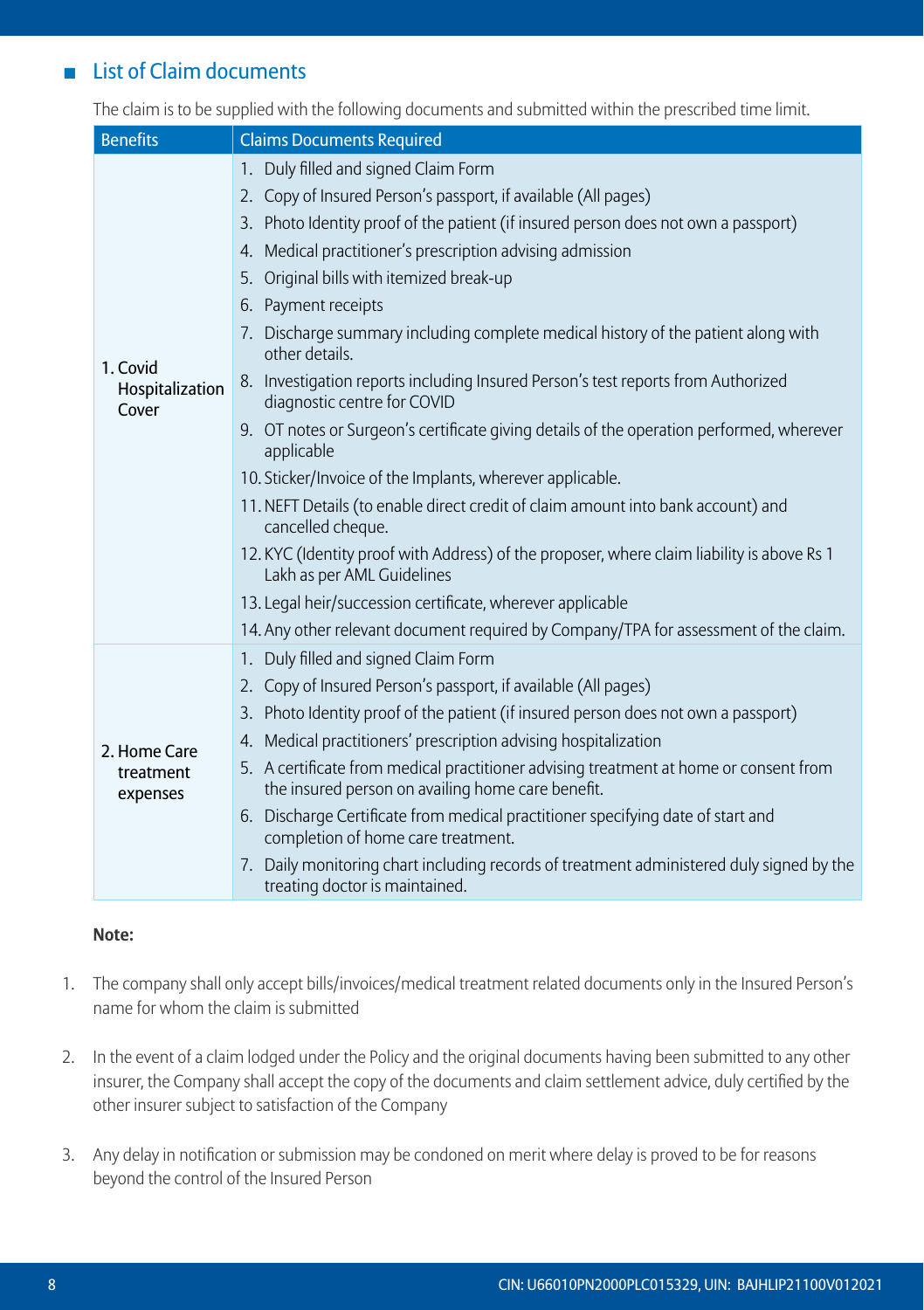# How do I Buy this policy?

- Discuss the policy benefits, coverage and premium details with your insurance advisor or visit our website (www.bajajallianz.com) for details
- Actively seek information on the charges and exclusions under the policy
- Fill the proposal form stating your personal details and health profile
- Ensure that the information given in the form is complete and accurate
- • Depending on our evaluation if your proposal is accepted, then we will issue the policy subject to receipt of annual single premium as published on the prospectus.
- • The Policy Schedule, Policy Wordings, Cashless Cards and Health Guide will be sent to your mailing address mentioned on the proposal form

# How do I make a Claim?



Complete set of claim documents needs to be forwarded to

 Health Administration Team,

 Bajaj Allianz General Insurance Co. Ltd.

 2nd floor, Bajaj Finserv Building, Behind Weikfield IT Park, Off Nagar Road,Viman Nagar-Pune - 411 014. 

**The above information is indicative in nature, please refer the policy wordings or visit our website / our nearest office for further details**